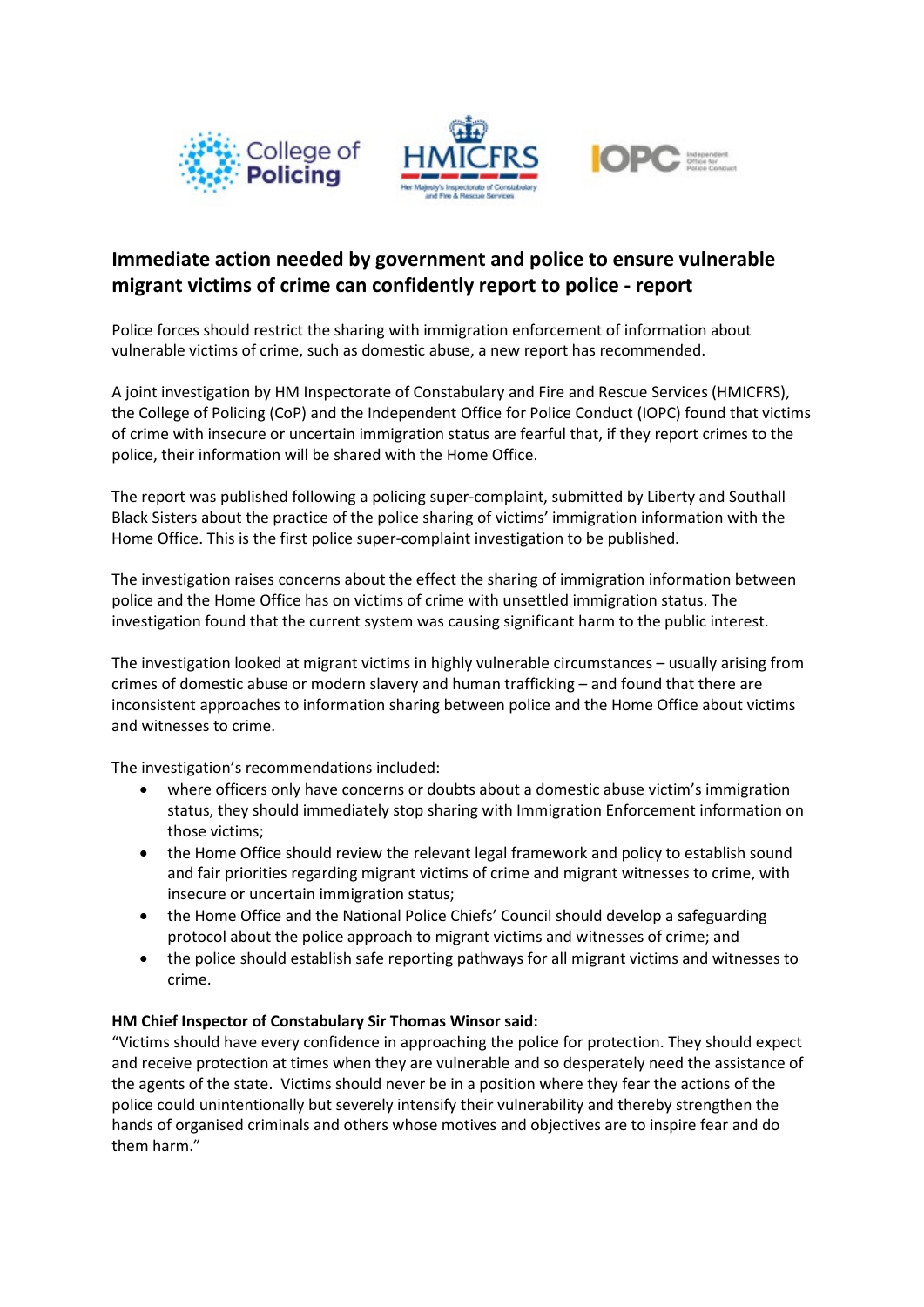## **Mike Cunningham, College of Policing CEO, said:**

"The report on the super-complaint submitted by Liberty and Southall Black Sisters is the first of its kind to be published and has been a collaborative effort between the organisations involved. The report found that policing is committed to investigating crimes that affect vulnerable people and seeks to make victims safer.

"Unfortunately, the lack of clarity about the circumstances in which information will be shared with Immigration Enforcement may lead to fear among victims who have insecure or uncertain immigration status, usually because they entered the UK on a spousal visa or work permit, that they will be investigated for immigration offences. This can dissuade victims from reporting to police, stopping them from getting the support and protection they need, but also enabling abusers to continue their behaviour unchallenged.

"The College will work with the Home Office and National Police Chiefs' Council to develop briefings so that the circumstances in which information should be shared with Immigration Enforcement are clear. We hope that the clarity will reassure victims of crime about how allegations will be investigated and encourage them to come forward to report."

### **IOPC Director General Michael Lockwood said:**

"First and foremost, victims of crime deserve to be protected. Victims must have confidence that, regardless of their immigration status, their allegations will be robustly investigated and given a high priority.

"Domestic abuse is a horrific crime and it is deeply concerning that we found vulnerable people were afraid to report crimes for fear of information being shared with immigration enforcement.

"Liberty and Southall Black Sisters' ongoing advocacy for those who otherwise felt voiceless has helped identify important learning opportunities for the police and the Home Office. We hope the super-complaints system will help drive change in policing."

Following this investigation, HMICFRS, the College of Policing and the IOPC have made recommendations for the police, NPCC, APCC and the Home Office to ensure victims of crime are always treated as victims first and foremost, regardless of their immigration status. The report also includes actions for HMICFRS and the College of Policing regarding their own work.

### **Notes to editors**

- [HMICFRS,](https://www.justiceinspectorates.gov.uk/hmicfrs/about-us/what-we-do/) the [College of Policing](https://www.college.police.uk/Pages/Home.aspx) and th[e Independent Office for Police Conduct](https://policeconduct.gov.uk/) are responsible for assessing, investigating and reporting on police super-complaints. We have collaborated on the investigation and on drawing conclusions. This super-complaint is the first we've investigated. It is important because it raises complex concerns that may not otherwise have been a focus of our combined work.
- The police super-complaints system allows designated organisations to raise issues on behalf of the public about harmful patterns or trends in policing.
- Thi[s super-complaint](https://www.gov.uk/government/publications/police-data-sharing-for-immigration-purposes-a-super-complaint) was made by Liberty and Southall Black Sisters about the police sharing immigration data, and was received in December 2018.
- A super-complaint is a complaint made by a designated body that "a feature, or combination of features, of policing in England and Wales by one or more than one police force is, or appears to be, significantly harming the interests of the public." (Section 29A, Police Reform Act 2002)
- The process for making and considering super-complaints is set out in the Police Super-complaints (Designation and Procedure) Regulations 2018.